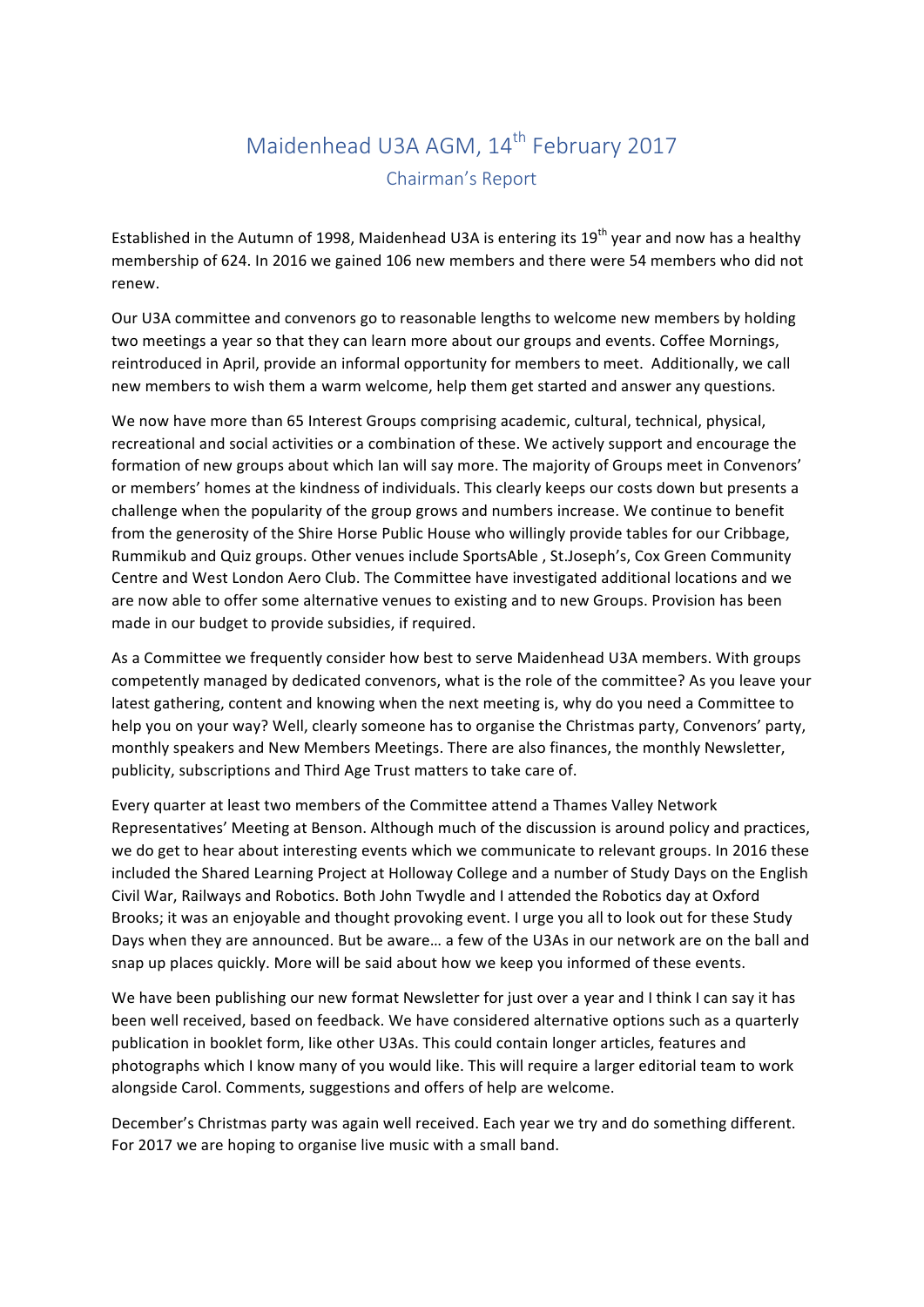Technology, by which I mean Information Technology. We love it and we hate it. How we despair when we see 'Updates being installed, please wait' or 'Can't find printer' even though you can see it sitting in the corner of the room; these torments always seem to happen when we're in a hurry to leave the house. Nevertheless, we persevere and with 87% of our members owning an email address we must embrace the future. At its best, IT is a time saver and provides an efficient means for disseminating information.

Last year the Committee benefited from the adoption of a membership management system named Beacon. Developed by a team of U3A individuals, it allows us to store members' details securely without having to email spreadsheets between committee members. We use its email capabilities to send out the Monthly Newsletter, contact Convenors, invite recent joiners to new members' meetings, send reminders to members to pay their subscriptions, and more. Beacon is now used by 103 U3As up and down the country, from West Arun to West Dartmoor. Many of you will have noticed the barcode on our badges, printed by Beacon. We are planning to introduce a barcode reader to scan badges at Monthly Meetings to replace the laborious signing in process. Don't fear, if you've forgotten your badge you will still be allowed in, but of course wearing your badge with your name prominently displayed, makes it easier for us all to get to know each other.

This month we are also planning to introduce a new website. After almost 3 years of discussions, looking at different technologies, speaking to other U3As and conducting a thorough review of other U3A websites the Committee agreed to go ahead with a solution last November. I make no secret that we have cherry picked ideas from other U3A websites. Not only have we caught up with some of the better sites we also have a platform which will allow us to stay ahead. Soon, members will be able to set-up subscription preferences enabling them to receive early notification of events like our outings, theatre trips and TVN Study Days. Those of you with Smartphones will also be able to synchronise your calendars with group and outings diaries. We must also remember that an important group of website users are not in the room today nor are they on our membership database, they are the many visitors who, Google "Maidenhead U3A" in the search for new opportunities. We want them to find a vibrant, welcoming U3A whose members pursue a diverse set of interests that they will want to join. They might even be inspired to join and start additional groups.

Although most members are reachable by email, we mustn't exclude the 82 members who do not have an email address. Although we can reach these members by post, as we do with the Monthly Newsletter, this is not effective if we wish to notify them of opportunities that have come up at short-notice. A possible idea is to link them to an email enabled family member, friend or another U3A member who can pass on information.

Of course, Maidenhead U3A, like other U3As, could not function if it were not for the dedication and passion of our Convenors some of whom lead multiple groups and who also serve on the Committee. We should also give a mention to others in the background with a special thanks to Pam Teasdale who faithfully provides support at the Monthly Meetings, Convenors' Party and Christmas Party.

Earlier, I mentioned our new membership management system and website. These replace a set of solutions, which served us for many years, and which were developed and maintained by Stephen Waites. May I express my thanks to Stephen for all his hard work in the past.